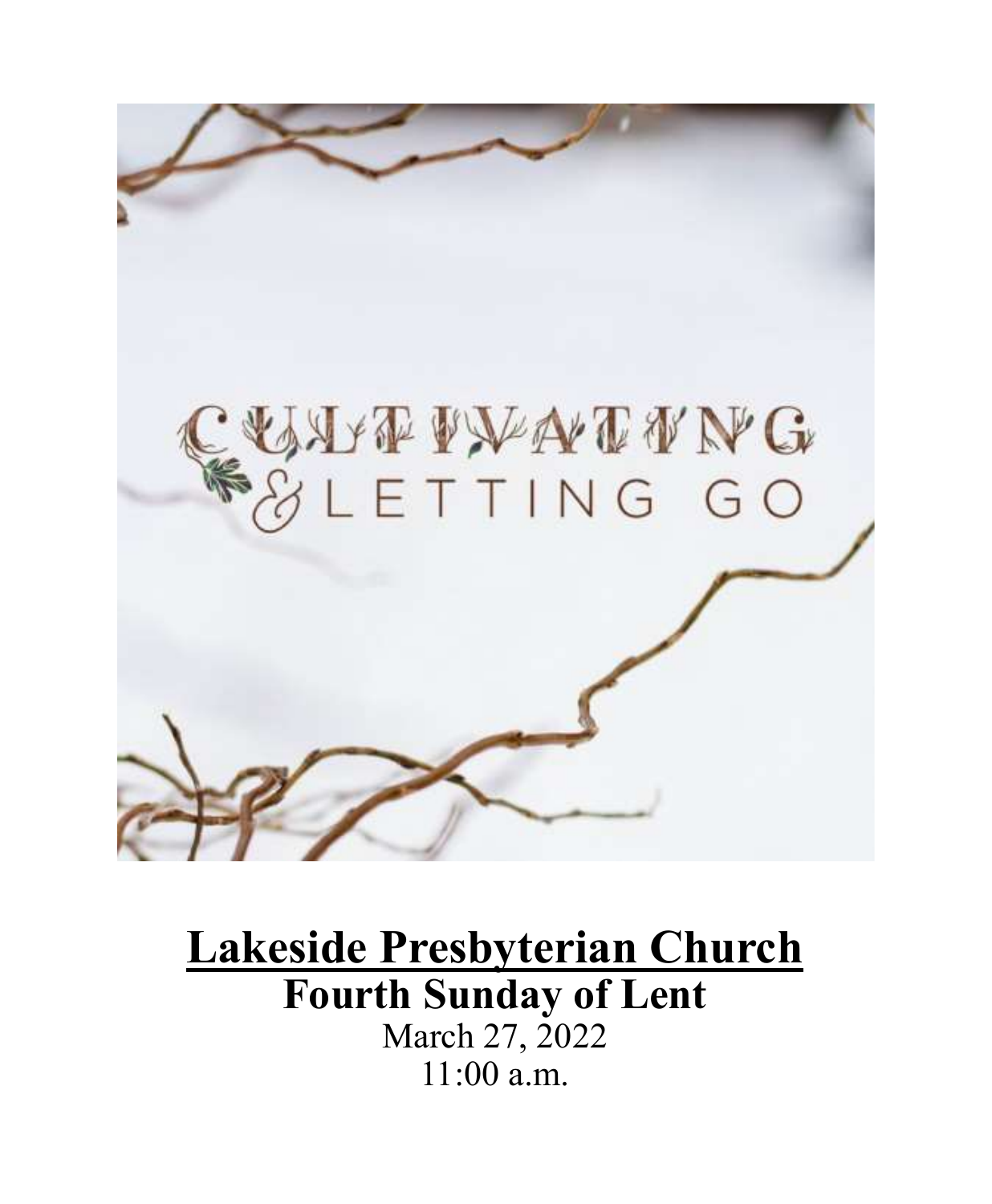#### **WELCOME & NEWS OF THE CHURCH**

#### **OPENING MEDITATION**

*Through Lent we will begin our time of worship with two minutes of silence. Bells will lead us into and out of this time of centering and meditation. We invite you to notice what you need to let go of and to ask for God's help cultivating and letting go.*

#### **\*CALL TO WORSHIP**

God of this day, Cultivate in us a spirit of worship— **Hearts that pray, Ears that hear, Eyes that see, Minds that believe.** God of this space, Cultivate in us a spirit of worship— **Letting go of distractions And fears, Isolation And doubt.** God of this day, Cultivate in us a spirit of worship— For you are love, our new beginning, And we will always need that. **Let us worship God.**

**\*HYMN #22** *God of the Sparrow* ROEDER

#### **\*PRAYER OF ADORATION**

#### **CALL TO CONFESSION**

#### **PRAYER OF CONFESSION**

**God, we are works in progress. In spaces where we could cultivate belonging, we build up walls. In spaces where we could cultivate compassion, we insist on perfection and pressure ourselves to achieve the impossible. In spaces where we could let go of anger, we keep score and insist on an "eye for an eye" justice. So today we pray— Remind us how to cultivate hope, love, and justice. Remind us how to let go of fear, perfection, and hatred. Forgive us. Guide us. Heal us.**

**Gratefully we pray, Amen**

#### **DECLARATION OF FORGIVENESS**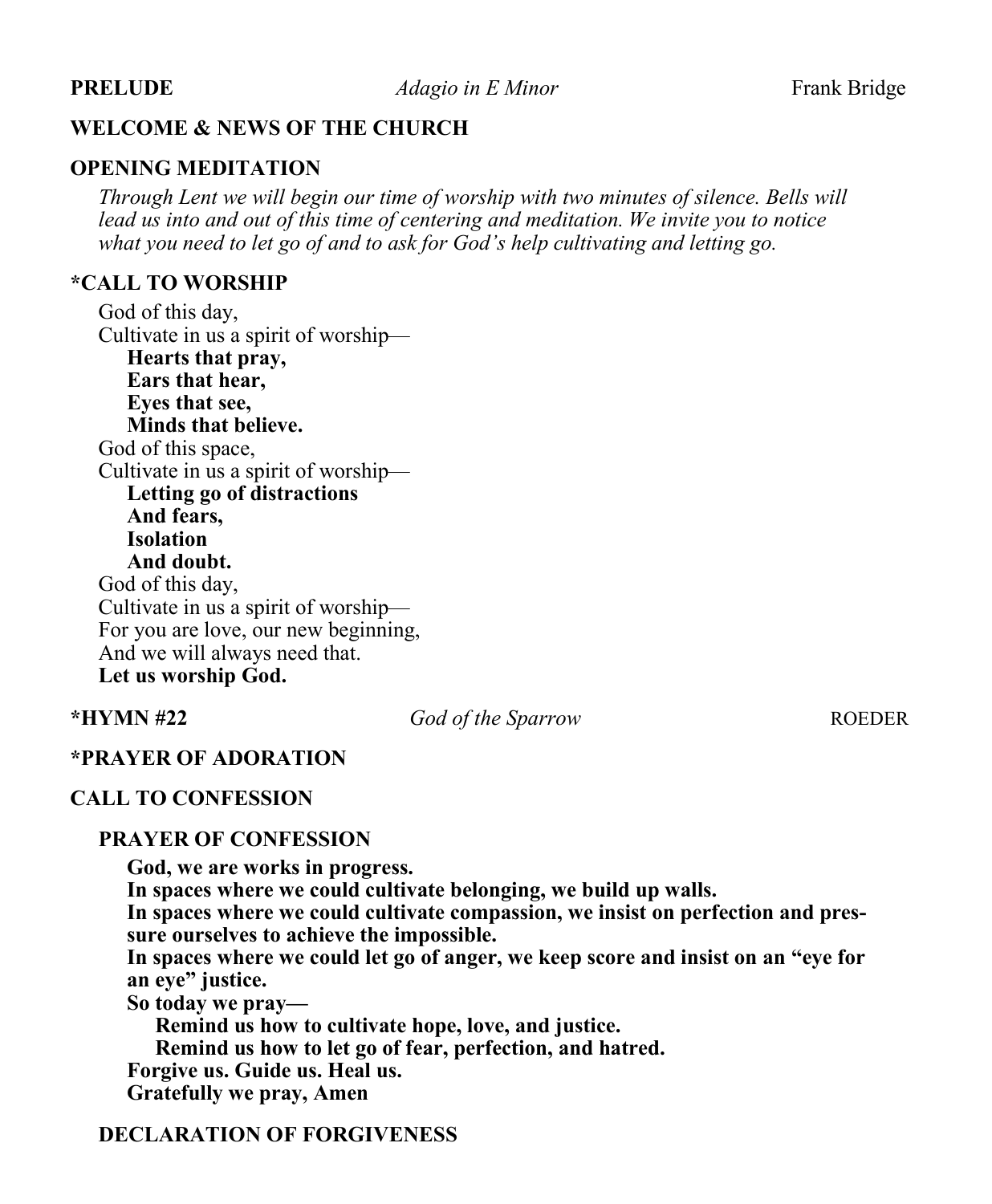#### **\*PASSING THE PEACE**

The Peace of Christ be with you. **And also with you.**

## **\*SUNG RESPONSE** *We Are Forgiven* Hymn #447

**We are forgiven. We are forgiven. Thanks be to God. Thanks be to God.** 

#### **CHILDREN'S MOMENT** The Rev. Nancy Ross-Zimmerman

(Please note that children who come forward may be visible to our online audiences.)

#### **MINUTE FOR MISSION** Mary Lee

#### **OFFERING INVITATION**

#### **OFFERTORY** *God is Near* Karen Marrolli

*God is near in times of trial. God is near in times of strife. God is near and gives us life. God is near. God is near when we are hurting. God is near when comforts cease. God is near when we ask questions. God is near and gives us peace. God is near. God is near, yet we're still seeking, wand'ring through this endless night. God is near! God is still speaking, bringing truth and bringing light. God is near! We are God's children. God is near! We seek God's face. God is near! We need God's comfort. God is near with healing grace. God is near.*

#### **\*SUNG RESPONSE** Hymn #14 v.5

**For thyself, best gift divine to the world so freely given; for the great, great love of thine, peace on earth and joy in heaven: Lord of all, to thee we raise this our hymn of grateful praise.**

#### **\*PRAYER OF DEDICATION**

#### **PRAYER FOR ILLUMINATION**



#### **GOSPEL READING** Luke 15:1-3, 11b-32 (N.T. p.78)

For the Word of God in scripture, For the Word of God among us, For the Word of God within us. **Thanks be to God.**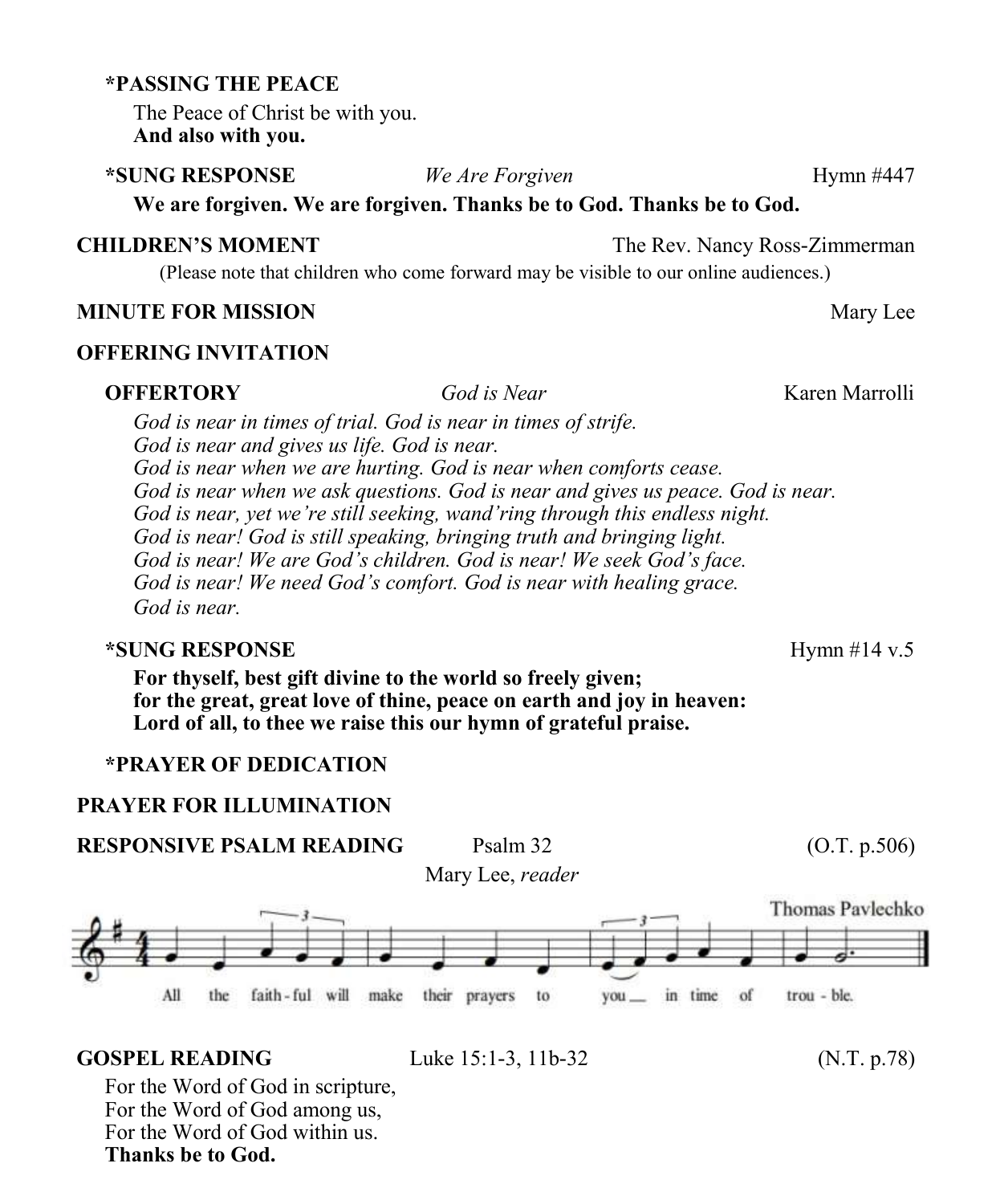**ANTHEM** *Amazing Grace* Keith McCutchen

## **PRAYERS OF THE PEOPLE**

The Lord be with you. **And also with you.** Lift up your hearts. **We lift them to the Lord.** Let us give thanks to the Lord our God. **It is right to give our thanks and praise.**

## **AMEN** Hymn #599

## **THE LORD'S PRAYER**

**Our Father, who art in heaven, hallowed be thy name. Thy kingdom come, thy will be done, on earth as it is in heaven. Give us this day our daily bread and forgive us our debts as we forgive our debtors, and lead us not into temptation, but deliver us from evil. For thine is the kingdom, the power, and the glory, forever. Amen.**

**\*HYMN #821** *My Life Flows On* HOW CAN I KEEP FROM SINGING

## **\*CHARGE AND BENEDICTION**

### **\*OUR BLESSING TO EACH OTHER** AR HYD Y NOS

**May the Lord, our gracious Father, bless you this day; Give you peace and hope and courage, along your way. May you stay within God's keeping, in your waking, in your sleeping. In your joy and in your weeping: God be with you.**

**POSTLUDE** *Paean* Colin Hand

*\*Those who are able, please stand*

*Flowers are provided to honor Ralph and Pat Bailey's 69th wedding anniversary on March 28th, 1953*

Permission to podcast/stream the music in this service obtained from ONE LICENSE with license #A-715941. All rights reserved. Liturgy (including Call to Worship and Confession) by *Sarah Are A Sanctified Art LLC | sanctifiedart.org*



Donate

**Lakeside Presbyterian Church, Inc. Worship · Learn · Serve** 2690 Dixie Highway, Lakeside Park, KY 41017 **Church telephone** 859-341-1963 **Church Office:** Monday through Thursday **10:00 a.m. to 2:00 p.m. www.lakesidechurch.org lakeside@lakesidechurch.org**



News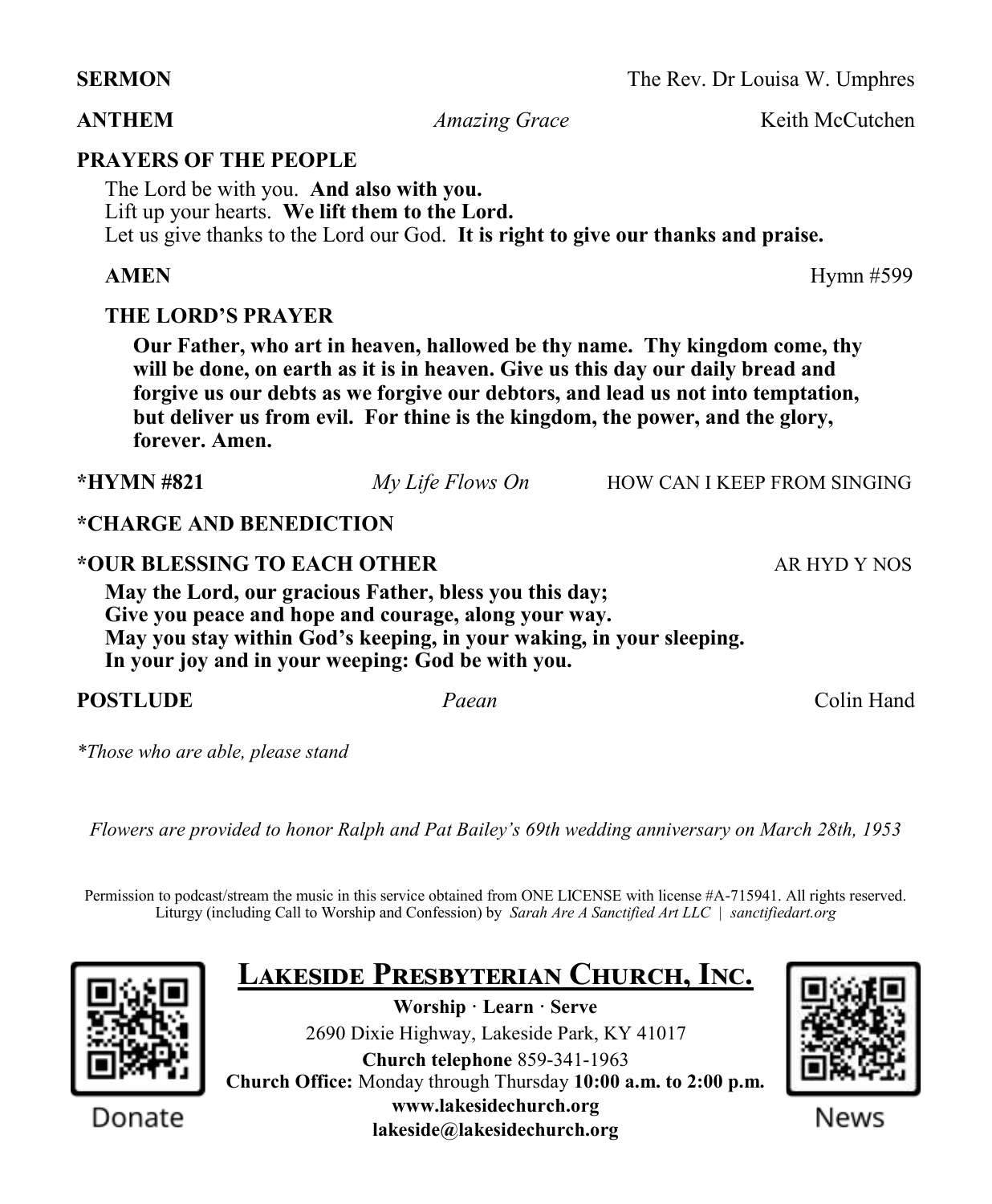**CREATION AND PROVIDENCE** 



Guitar chords do not correspond with keyboard harmony.

Though a lack of punctuation makes this text appear freeform and the flowing tune enhances a sense of movement, each stanza here is firmly anchored by a final weighty word (praise, save, thanks, life, peace, home), a sign of God's eternal presence in an ever-changing world.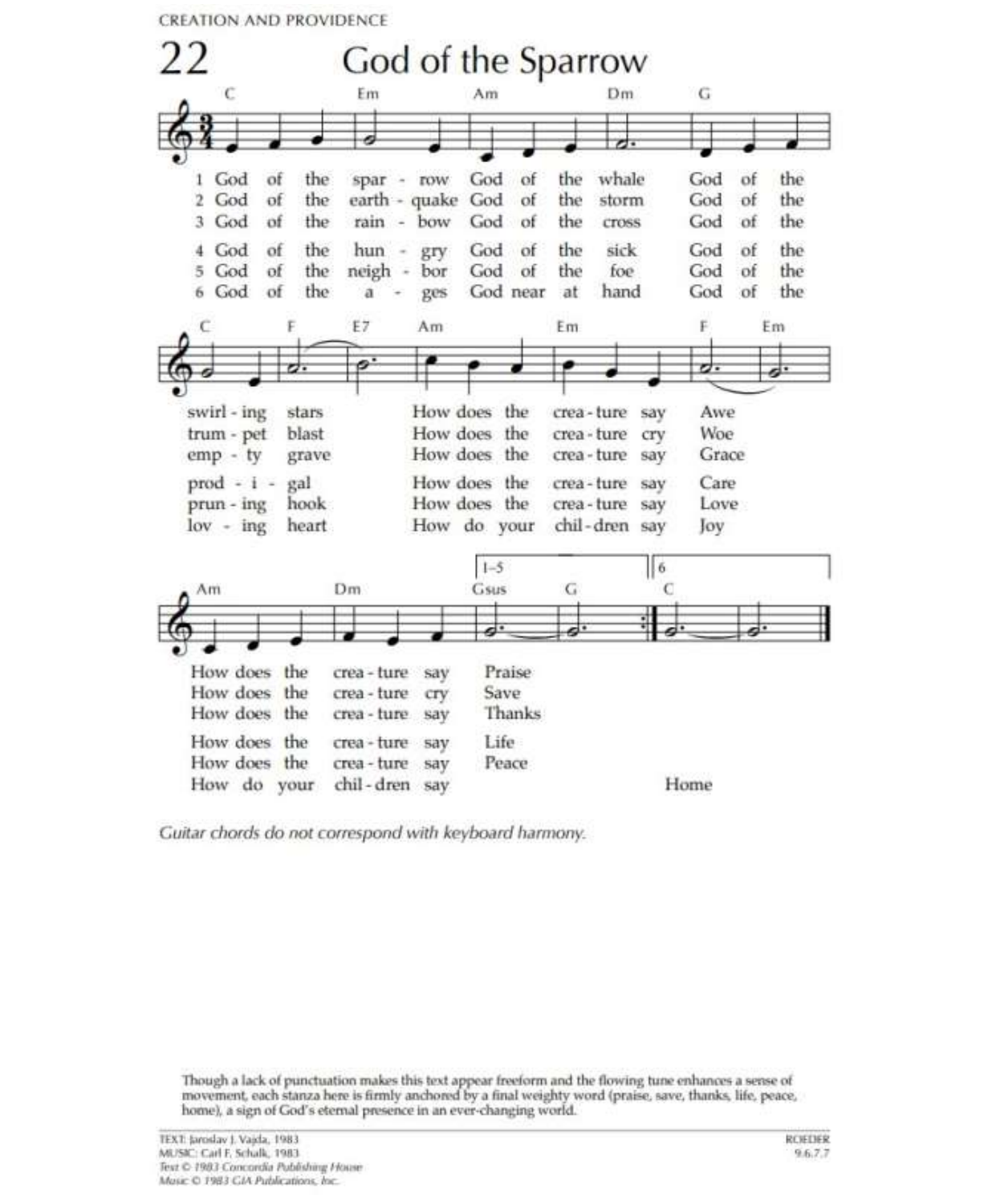**FORGIVENESS** 



To sing, rather than simply say, a response to the Declaration of Forgiveness has the effect of making the moment both more affirmative and more corporate. The musical repetition of the two sentences also strengthens awareness of what it means to be assured of God's pardon.

TEXT: Trad. liturgical text MUSIC: Hal H. Hopson, 1995 Music @ 1995 Hal H. Hopson WE ARE FORGIVEN 10.8.10.8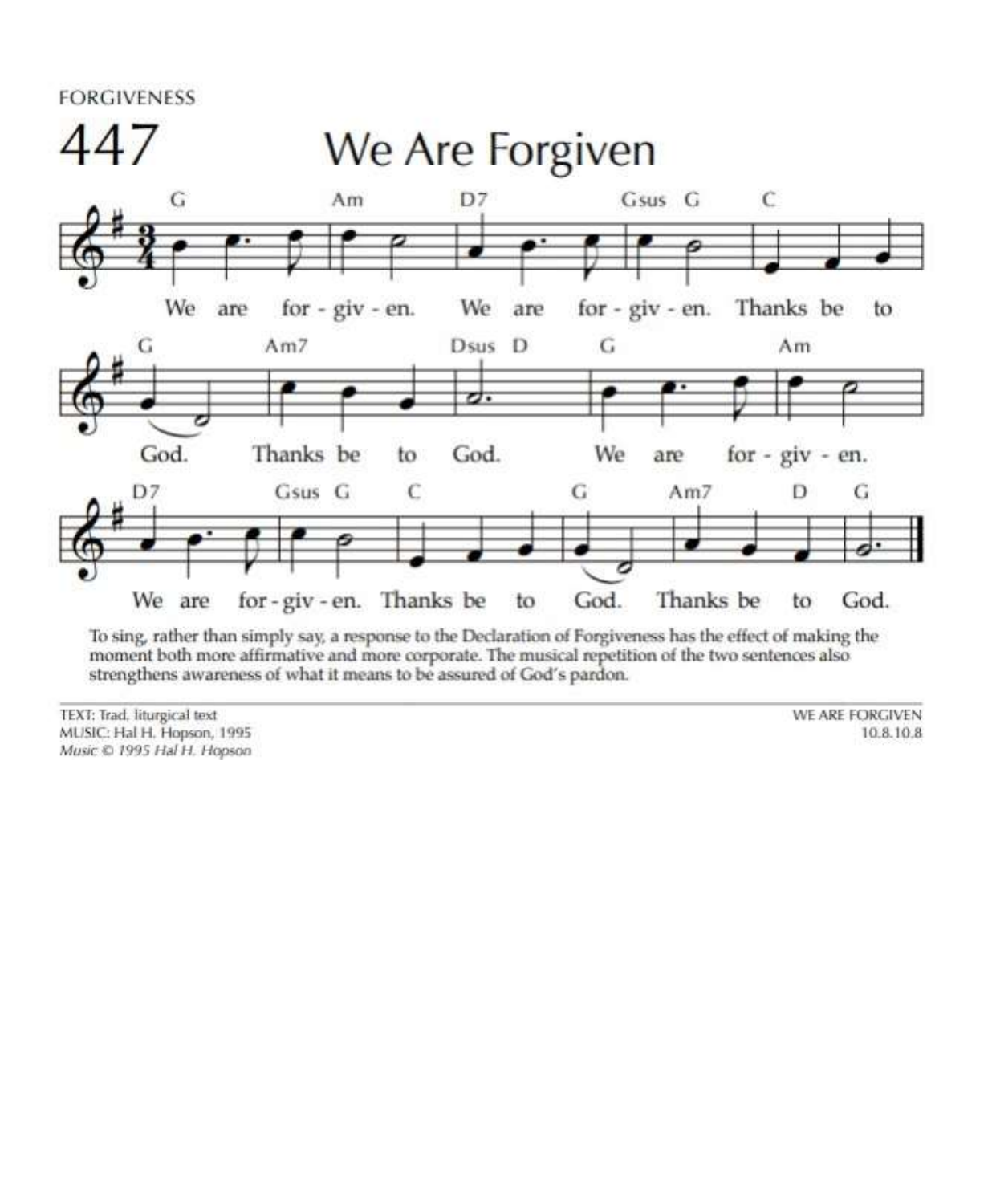

## **(REFRAIN)**

<sup>1</sup>Happy are those whose transgression is forgiven, whose sin is covered. 2Happy are those to whom the LORD imputes no iniquity, and in whose spirit there is no deceit.

**<sup>3</sup>While I kept silence, my body wasted away through my groaning all day long. <sup>4</sup>For day and night your hand was heavy upon me; my strength was dried up as by the heat of summer. (REFRAIN)**

5Then I acknowledged my sin to you, and I did not hide my iniquity; I said, "I will confess my transgressions to the LORD," and you forgave the guilt of my sin.

**<sup>6</sup>Therefore let all who are faithful offer prayer to you; at a time of distress, the rush of mighty waters shall not reach them. 7You are a hiding place for me; you preserve me from trouble; you surround me with glad cries of deliverance. (REFRAIN)**

<sup>8</sup>I will instruct you and teach you the way you should go; I will counsel you with my eye upon you. 9Do not be like a horse or a mule, without understanding, whose temper must be curbed with bit and bridle, else it will not stay near you.

**<sup>10</sup>Many are the torments of the wicked, but steadfast love surrounds those who trust in the LORD. 11Be glad in the LORD and rejoice, O righteous, and shout for joy, all you upright in heart. (REFRAIN)**